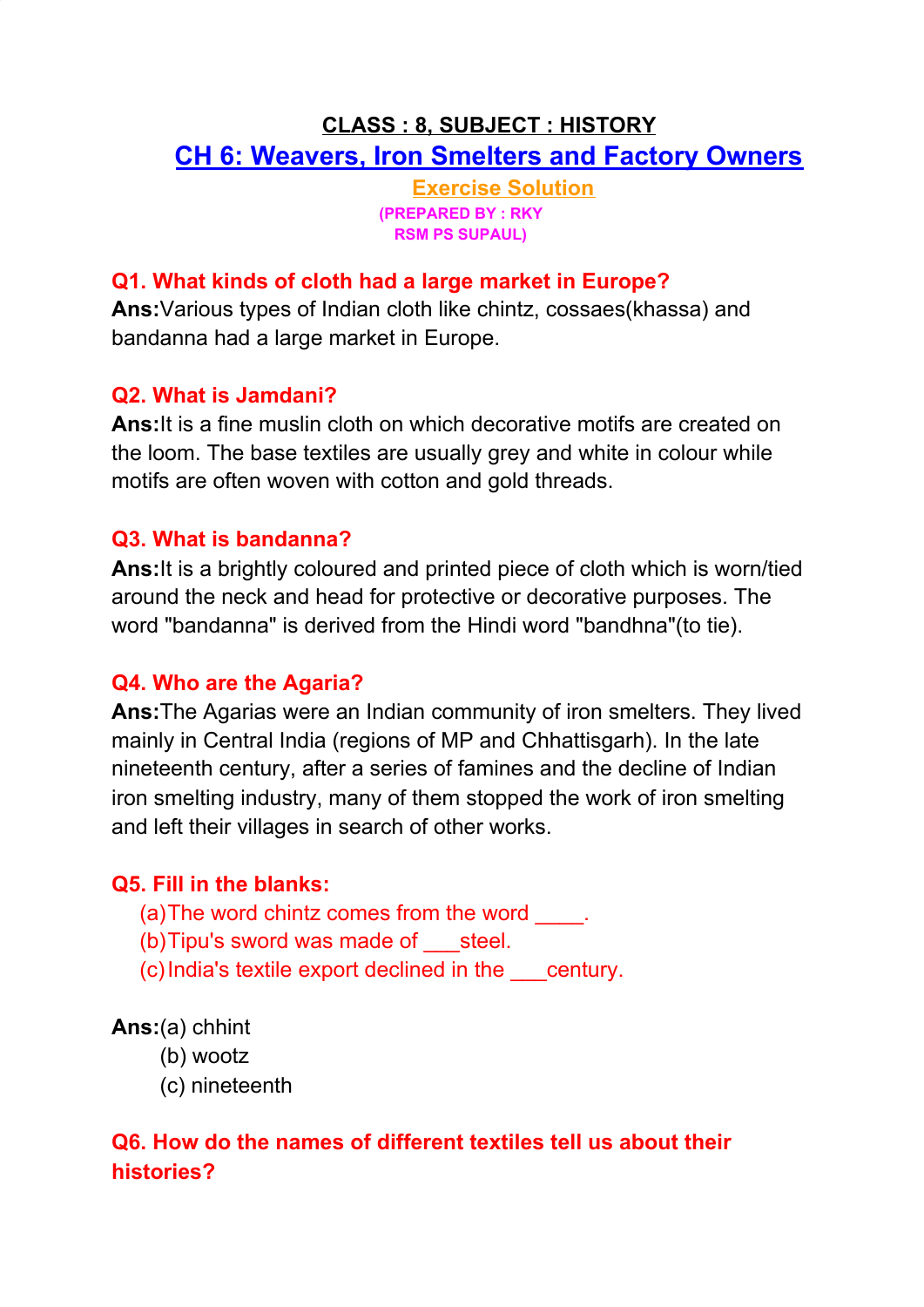**Ans:**By tracing the origins of the names of different textiles, we can find out about their histories. The histories of different types of textiles are as follows :

**Muslin-**European traders first encountered fine cotton cloth from India carried by Arab merchants in Mosul in present-day Iraq. So they began referring to all finely woven textiles as "muslin"(derived from Mosul). **Calico-**The Portuguese first landed in Calicut (Kerala). The cotton textiles which they took back to Europe came to be called "calico" (derived from Calicut).

**Chintz-**The word "chintz" is used for cloth with small and colourful flowery designs. It is derived from the Hindi word "chhint".

**Bandanna-**The word "bandanna" refers to any brightly coloured and printed scarf which is used to tie around the neck and head. The word "bandanna" is derived from the Hindi word "bandhna"(to tie).

# **Q7:Why did the wool and silk producers in England protest against the import of Indian textiles in the early eighteenth century?**

**Ans:**By the early eighteenth century, the wool and silk producers in England were worried by the popularity of Indian textiles. They found themselves unable to compete with Indian textiles and wanted to secure markets within their country. Hence, the wool and silk producers in England protested against the import of Indian textiles in the early eighteenth century.

# **Q8:How did the development of cotton industries in Britain affect textile producers in India?**

**Ans:**The development of cotton industries in Britain affected textile producers in India in several ways:

(i)Indian textiles now had to compete with British textiles in the European and American markets.

(ii)Exporting textiles to England became increasingly difficult since very high duties were imposed on Indian textiles imported into Britain.

(iii)English made cotton textiles successfully ousted Indian goods from their traditional markets in Africa, America and Europe. Thousands of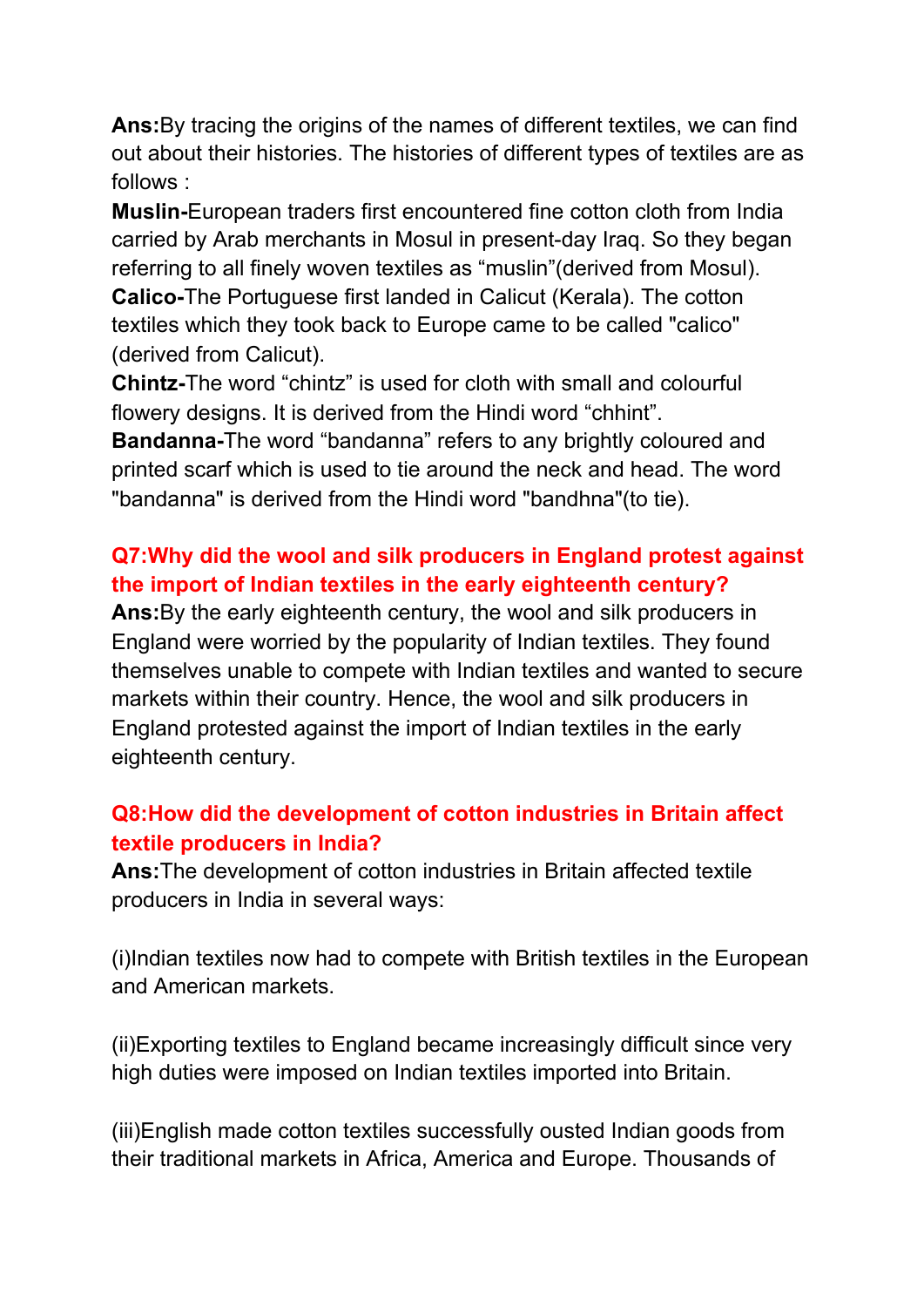weavers in India became unemployed. Bengal weavers were the worst hit.

(iv) By the 1830s British cotton cloth flooded Indian markets. This affected not only specialist weavers but also spinners.

### **Q9:Why did the Indian iron smelting industry decline in the nineteenth century?**

**Ans:**The Indian iron smelting industry decline in the nineteenth century due to the following reasons:

(i) The new forest laws of the colonial government prevented people from entering the reserved forests. Now it became difficult for the iron smelters to find wood for charcoal. Getting iron ore was also a big problem.

(ii) In some areas, the iron smelters were given access to the forest. But they had to pay a very high tax to the forest department. This reduced their income.

(iii) By the late 19th century iron and steel was being imported from Britain. Ironsmiths in India began using the imported iron to manufacture utensils and implements. This lowered the demand for iron produced by local smelters.

# **Q10:What problems did the Indian textile industry face in the early years of its development?**

**Ans:**In the early years of its development the Indian textile industry had faced following problems:

(i)It was difficult to compete with the cheap textiles imported from Britain.

(ii)In many countries, governments supported industrialisation by imposing heavy duties on imports. In India, the government didn't provide such protection to local industries.